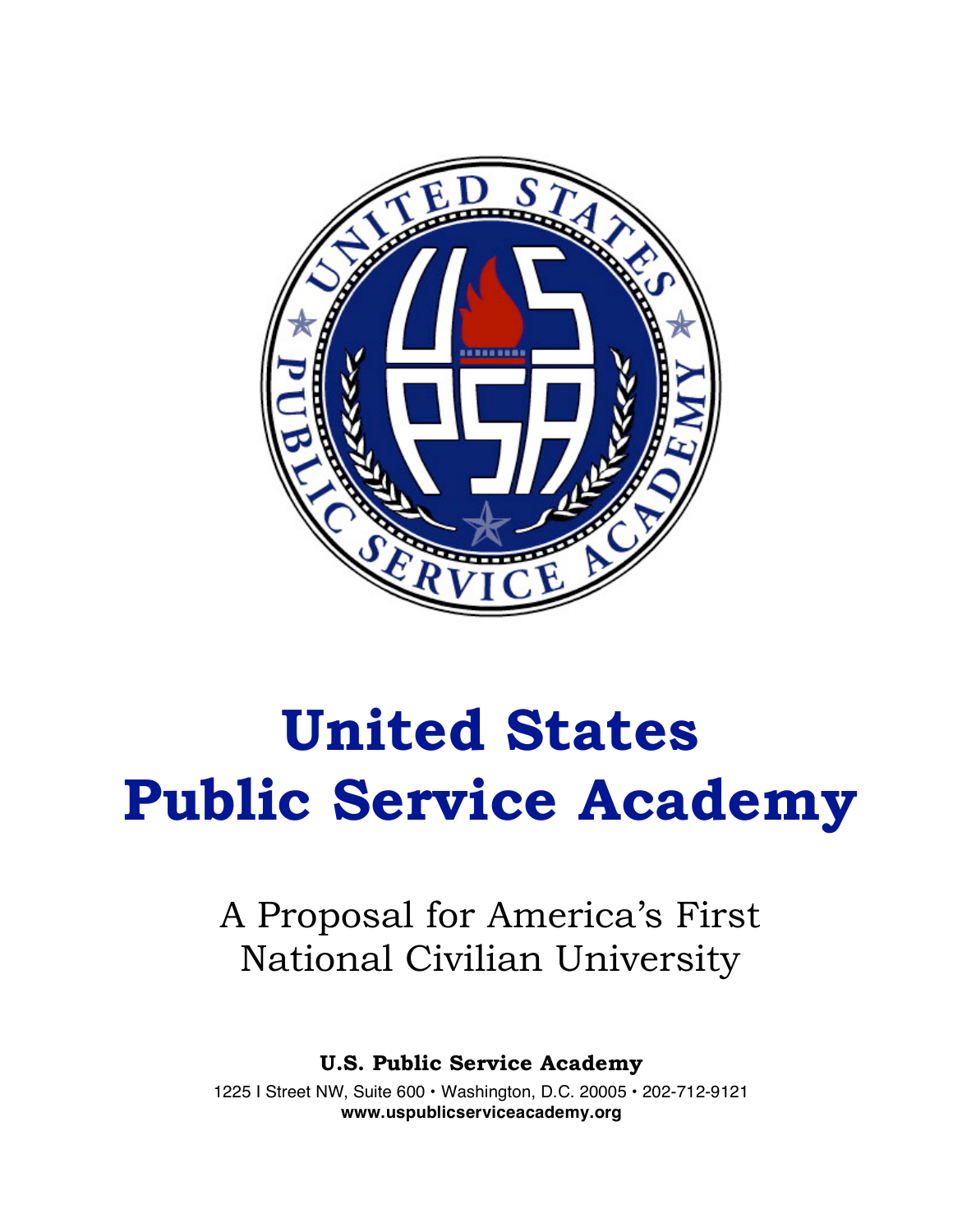# **Table of Contents**

| WHY DOES AMERICA NEED THE UNITED STATES PUBLIC SERVICE ACADEMY? 5 |  |
|-------------------------------------------------------------------|--|
|                                                                   |  |
|                                                                   |  |
|                                                                   |  |

**Public service is a noble calling and we need men and women of character to believe in their communities, in their states, and in their country.** *George H.W. Bush*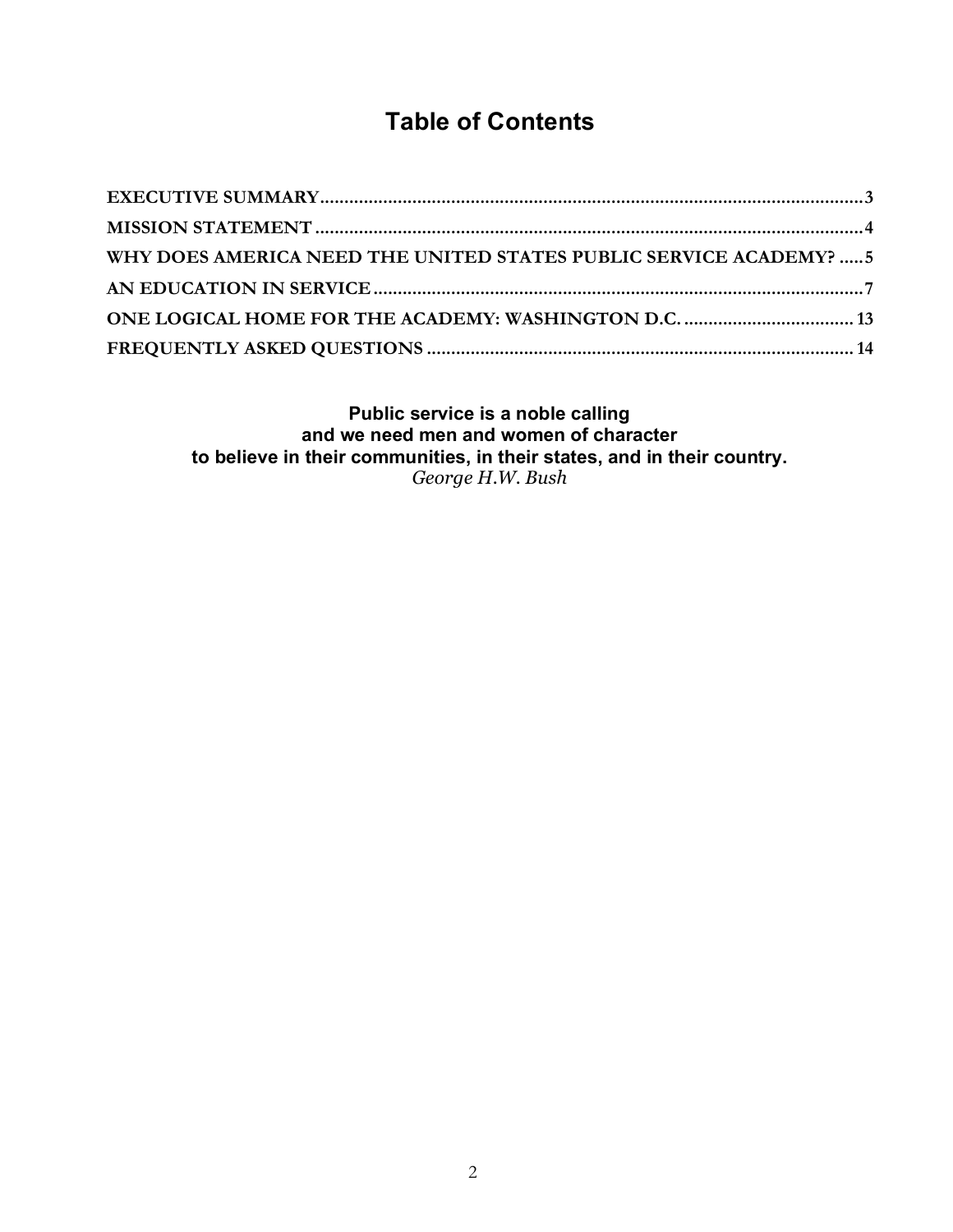# **Executive Summary**

Recent events underscore how much our nation' depends upon strong public institutions and competent civilian leadership at all levels of society. National disasters such as 9/11 and Hurricane Katrina have highlighted the importance of public service and convinced Americans that our nation must improve our capacity not only to deal with future emergencies but also to confront daily challenges both locally and globally. As part of this effort, America must create an undergraduate institution designed to cultivate a new generation of young leaders dedicated to public service: the U.S. Public Service Academy.

#### **The Academy will meet critical needs in American society and promote the nation's security.**

- Our national security depends on having strong civilian leadership and America faces a growing shortage of public servants and civic leaders at all levels of society. Although George Washington first proposed the idea of a national public university, we still have no such school.
- Thousands of American youth seek to serve their nation in a civilian capacity, but they often are priced out of public service because they are saddled with college debts.

#### **Modeled on the military academies, the Academy will provide a service-oriented, leadershipfocused education to more than 5,000 undergraduate students.**

- Spots for nearly 1,300 incoming freshmen will be allocated by state, following a congressional nomination process similar to that used for admission to the military academies.
- The structured, academically rigorous program will combine a traditional liberal arts curriculum with stringent requirements for service learning, study abroad, and summer internships.
- Academy graduates will spend five years serving their nation by working as teachers, police officers, emergency responders, and other critical public service jobs at the local, state, and national levels.
- The Academy will cost roughly \$205 million annually. It will be funded as a public-private partnership with Congress appropriating \$164 million — less than 60 cents per American.

#### **The Academy will offer a unique contribution to American higher education.**

- Like the military academies, the Academy will create a campus culture of service that will foster strong bonds among undergraduates committed to the same patriotic goals.
- The Academy's five-year post-graduation service requirement has no civilian parallel.
- With unmatched regional diversity, the Academy will be a truly national university.
- The Academy will be an inspiring symbol of the federal government's commitment to public service as essential to the economic and social vitality of the country.

#### **Academy graduates will become lifelong public leaders in local communities nationwide.**

- During their five-year post-graduation service, Academy graduates will fan out across the nation and the world, gaining valuable experience while providing much-needed energy and manpower in areas of critical need. This intense experience will launch a lifetime of public service leadership.
- Over time, the Academy alumni network will become a powerful force that will help make public institutions more effective and efficient.

#### **The Academy will become the nation's flagship institution for public leadership.**

- The Academy will be the defining institution of our generation, a college that captures the patriotic spirit of our young people and channels it into public service
- It will be a unifying institution that brings students from every corner of America to one campus to study, serve, and lead together.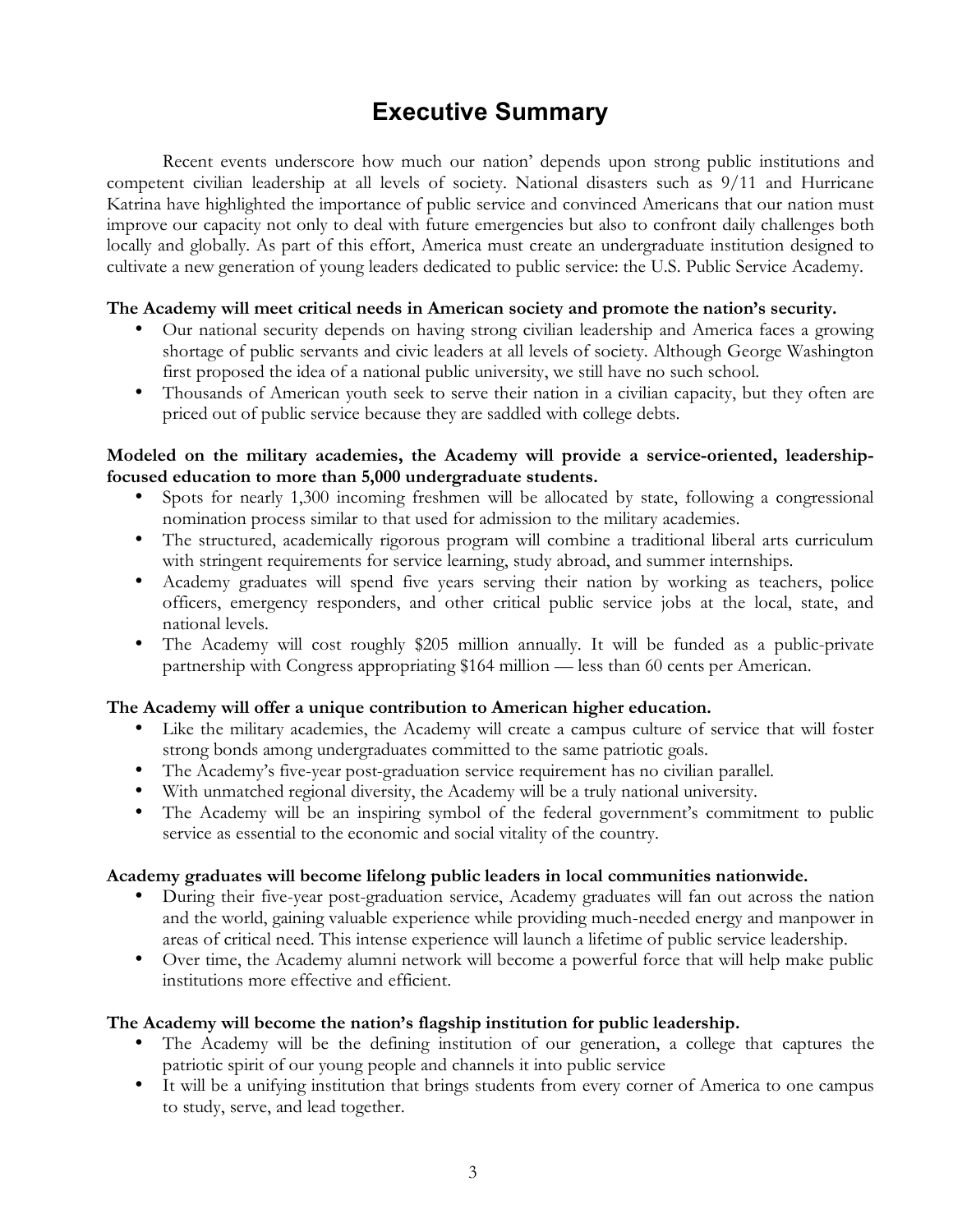### **Mission Statement**

# *The mission of the U.S. Public Service Academy is to build a corps of civilian leaders who have the moral character, academic training, and leadership experience necessary to serve the American people honorably and effectively, and who are committed to devoting their lives to public service.*

The U.S. Public Service Academy is dedicated to creating a corps of passionate and patriotic civilian leaders willing to devote themselves to the pursuit of academic excellence, civic engagement, and leadership through public service. The Academy seeks to develop students who pursue the highest ideals of human character and the American values of freedom, democracy, and equal opportunity; strive for individual excellence yet feel a personal responsibility to achieve the common good; and appreciate their rights and uphold their responsibilities as citizens of the United States. As an academic institution, the Academy is committed to free and open inquiry, free expression of ideas, and the pursuit of truth. As a public institution, the Academy strives to connect the classroom and community through a consistent commitment not only to creating knowledge but also to sharing and applying that knowledge to serve the American public and world at large. As a national institution, the Academy endeavors to build a corps of civilian leaders willing and able to confront the challenges that face this country in the future.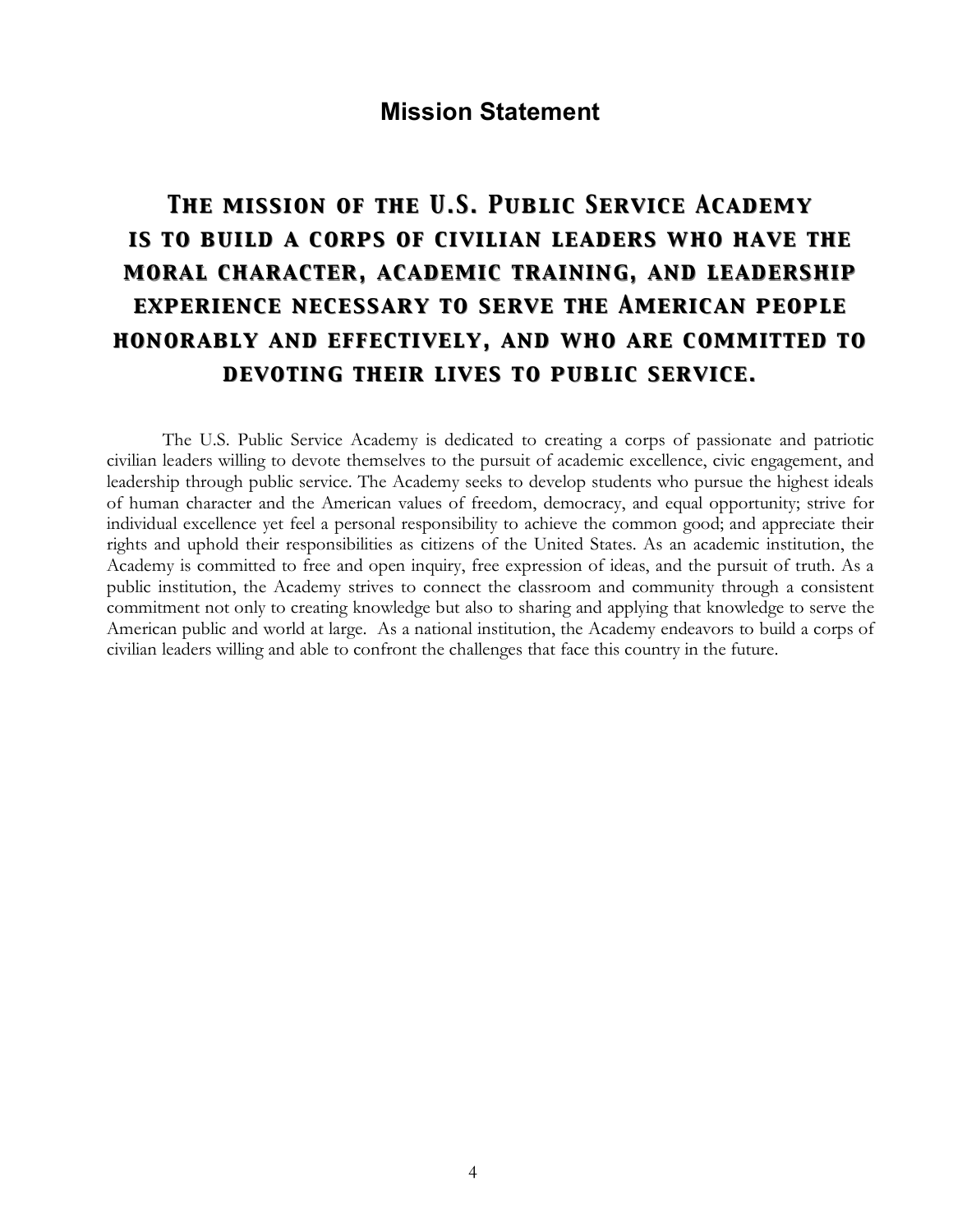# **Why does America need the United States Public Service Academy?**

#### **1. America needs a national institution to promote public service and develop competent, globally aware civilian leaders.**

The challenges of the early twenty-first century underscore how much our nation depends upon strong public institutions and competent civilian leadership at all levels of society. National disasters such as 9/11 and Hurricane Katrina, along with our struggle against international terrorism, have highlighted the importance of public service and convinced many Americans that **our nation must improve our capacity to deal with future catastrophes, as well as the daily challenges of life in a global society**. Chronic difficulties in our schools, health care system, and other public institutions cry out for a new generation of competent public servants willing to devote their lives to strengthening our communities. All Americans can agree that our government and our public institutions must *work* for our citizens.

**America does not have a national institution to promote public service or develop welltrained, highly qualified civilian leaders.** Throughout the world, national universities serve as flagship institutions for that country's best and brightest, offering undergraduates an affordable opportunity to become part of the nation's civilian leadership. Australia National University, Seoul National University, and the National University of Ireland, for example, combine the quest for academic excellence with an emphasis on public service. America has no parallel institution. We do, however, offer outstanding and well-subsidized opportunities to build our nation's military leadership. The five military service academies (Military, Naval, Air Force, Coast Guard, and Merchant Marine Academies) are extraordinary examples of effective national public education. Students enjoy a four-year, federally-subsidized college education. After graduation, they repay the government for their studies by serving in the military for five years. This reciprocally beneficial relationship provides students with intense academics, physical training, and leadership development while providing the nation with well-trained, highly-qualified military leaders. The

service academies fulfill their missions to train the nation's next generation of military leaders, but they do not focus on developing civilian leaders.

#### **It stands without question that our country sorely needs a source of leaders of character dedicated to selfless service in the civilian sector.** *Lt. Gen. Dave R. Palmer, U.S. Army (Ret.)*

*Former Superintendent, U.S. Military Academy*

**institution to promote civilian public service because we currently face a growing shortage of public servants at all levels of society.** A recent study by the Congressional Budget Office highlighted "the graying of the federal work force," while the Partnership for Public Service warns of a "federal brain drain" as 44% of all federal workers become eligible to retire over the next five years. The problem extends beyond the federal government. The National Center for Education Statistics estimates that more than 2 million teachers will be needed in this decade because of teacher attrition and retirement and increased student enrollment; more than 80% of the nation's 17,000 law enforcement agencies report that they cannot fill needed positions due to a lack of qualified candidates. As the baby boomers retire, we will need more teachers and school leaders, more police officers and chiefs, more effective government leaders at all levels of society.

**Wherever they work, our public leaders will need the academic background and foreign experience necessary to work effectively and make sound decisions in an increasingly interconnected world.** Recent events have shown that America cannot remain isolated from the rest of the world. Yet American students are woefully under-prepared when it comes to global education. American young adults came in next to last in a recent National Geographic/Roper survey of geographic

**America needs a national**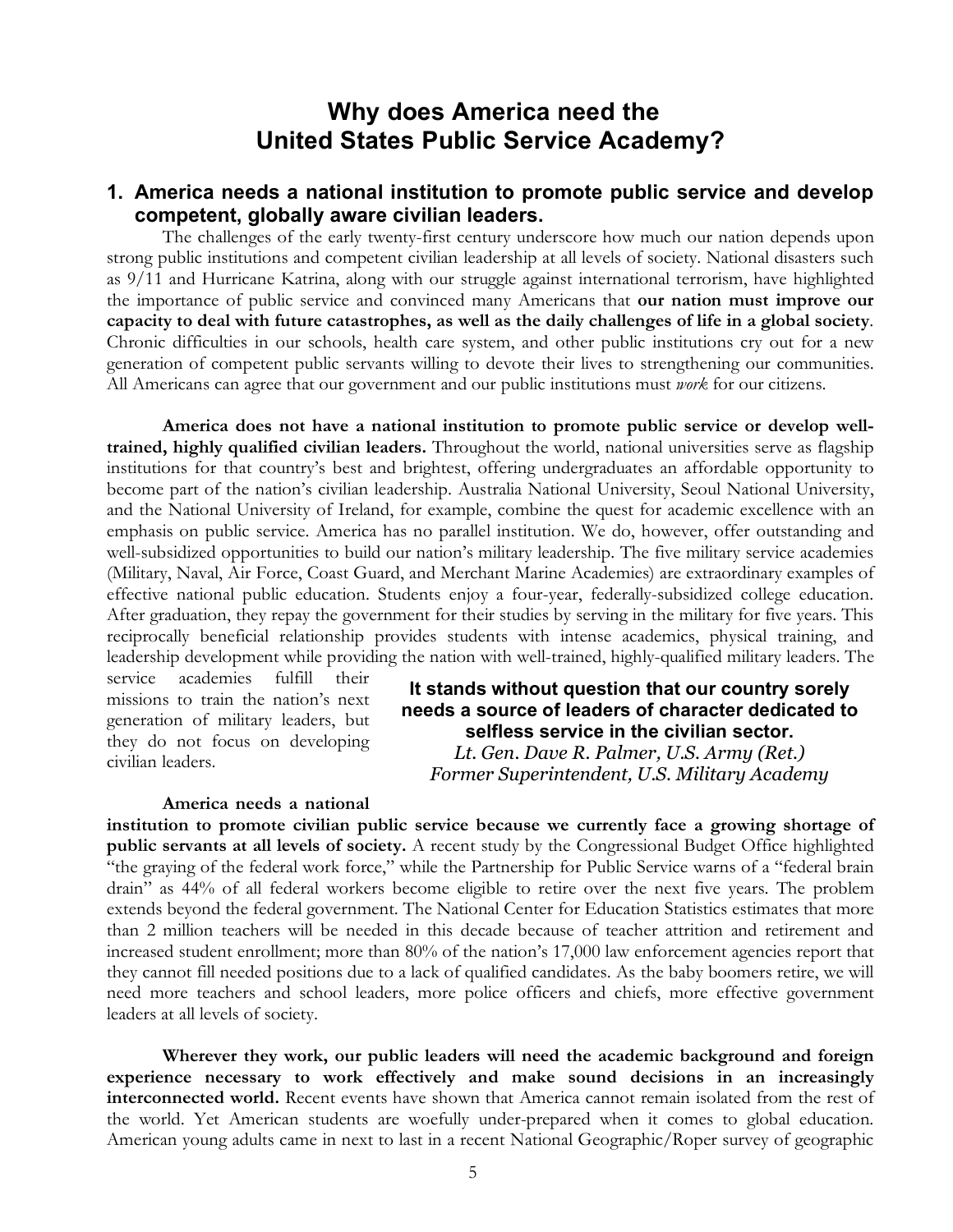knowledge, and Americans often graduate from college without knowing a foreign language or having any experience abroad — a mere 1% of U.S. undergraduates participate in a study abroad program. Calling our global ignorance "an unacceptable national reality," the bipartisan Commission on the Abraham Lincoln Study Abroad Fellowship Program warned that "the import of our American ignorance of the world and our monolingualism is potentially more far-reaching" even than Cold War-era educational challenges. The United States needs a national institution that will cultivate global awareness among undergraduate students and offer a model of global education for institutions nationwide.

#### **2. America needs a national university that will tap into the younger generation's desire to serve the country.**

America has witnessed a renewed sense of patriotism and civic obligation among young people, particularly since 9/11. According to the Higher Education Research Institute, more than two-thirds of the 2005 freshman class expressed a desire to serve others, the highest rate in a generation. Applications to private programs such as Teach For America and City Year have skyrocketed in recent years, and religious organizations such as the Common Ground Collective and the North American Mission Board report a marked increase in the number of young people interested in mission trips, volunteer projects, and service opportunities. Publicly-funded service programs, including Freedom Corps and the Peace Corps, also have seen an upsurge in the number of applicants as Americans by the tens of thousands seek to help their nation. **The popularity of such programs points to the expanding pool of young people who wish to serve their nation in a civilian capacity.**

#### **The initiative to create a Public Service Academy could not be more timely.** *Wendy Kopp, founder of Teach for America*

But the reality is that most young people are forced to abandon their dreams of giving back to their country because their college loan burdens price them out of public service careers.

Existing universities offer numerous public service programs, many of which are models worthy of emulation. Yet the cost of pursuing public service opportunities after graduation can be prohibitive because college tuition has increased dramatically in the past decade – 47% at private schools and 63% at public schools. Because of soaring tuition costs, notes the Project on Student Debt, the average college graduate owes about \$20,000, an increase of more than 50% in the past decade. With so much debt, students often must give up their dreams of public service careers in favor of more lucrative fields. **The federal government should provide at least one undergraduate institution that will insure that all students, regardless of economic background, will be able to pursue public service.**

Yet the federal government offers only one set of colleges for high school seniors with the patriotic desire to serve: the military service academies. These academies are highly competitive institutions that attract top students from the across the country. Each year, the military academies reject *tens of thousands* of applicants for a variety of reasons, including physical ailments. Furthermore, the requirements of the armed forces, particularly the intense physical nature of military training, serve to

| Academy         | Enrollment | $%$ female |
|-----------------|------------|------------|
| Air Force       | 4,157      | $11\%$     |
| Coast Guard     | 994        | 29%        |
| Merchant Marine | 1,007      | 14%        |
| Military        | 4, 175     | 15%        |
| Navy            |            | $17\%$     |

discourage many prospective students who otherwise would like to serve their country. Females, who make up 57% of undergraduate students nationwide, comprise only 15% of the student population at the military academies. **The large number of applicants who do not meet the military's physical requirements and the small number of female enrollees suggest that**

**there is a vast group of high school seniors who seek an opportunity to serve their country but lack the opportunity.** The Academy would provide a publicly-funded, national institution for these young people to serve our country.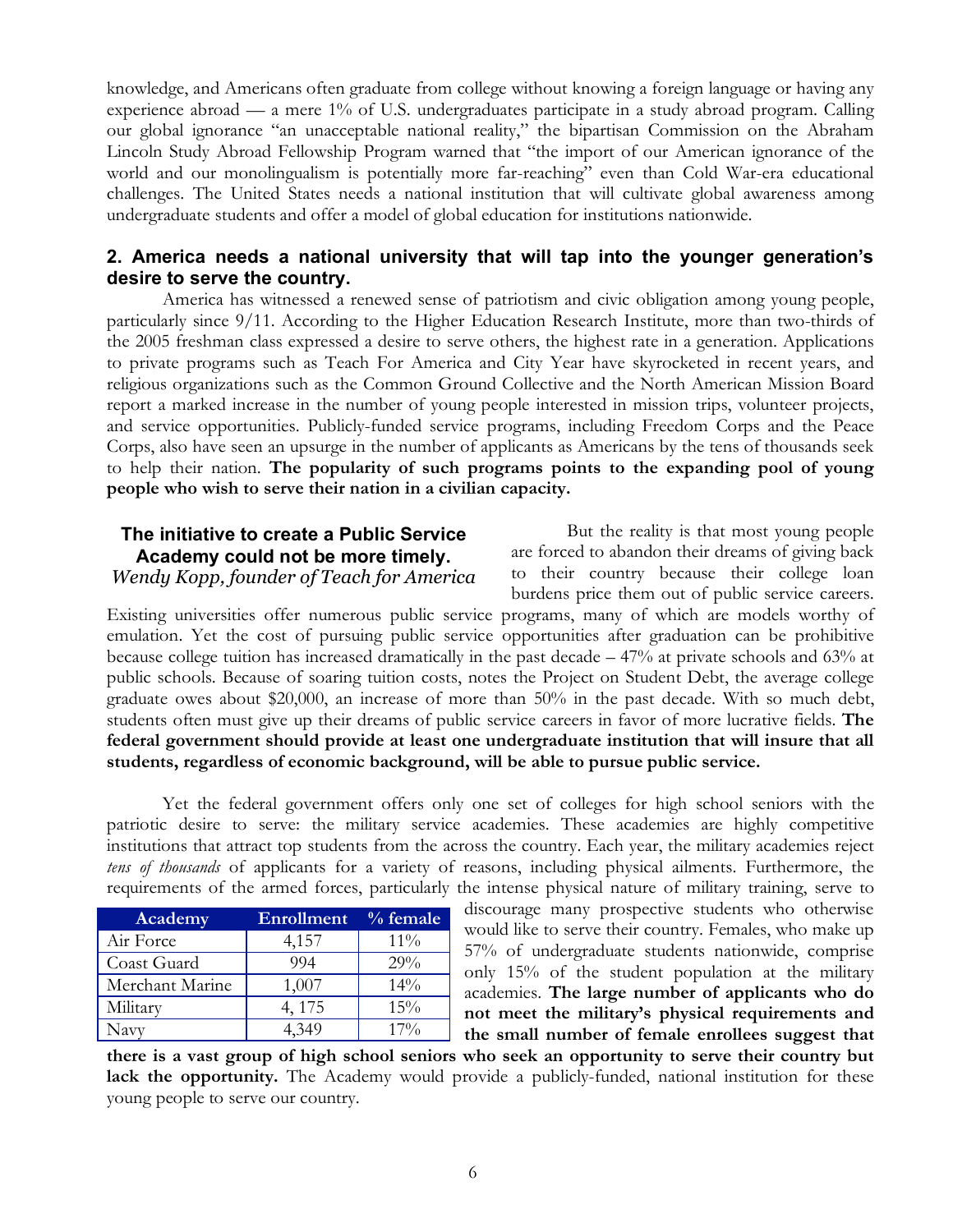# **An Education in Service**

The United States Public Service Academy will offer a unique contribution to higher education in the America. As the country's first national civilian university, it will provide competitive, service-driven undergraduate education to students from all across the country and the world. Like the military service academies, the Academy will provide a four-year education that includes tuition, fees, books, room and board, and medical care. In return, Academy graduates will be expected to "repay" their country through five years of service in either the civil service, the public sector, or a pre-approved field in the private sector. Our students are expected to become lifelong civic leaders, people who are actively involved in

making their communities live up to this nation's ideals of freedom, democracy, and equal opportunity.

#### **Ask not what your country can do for you. Ask what you can do for your country.** *John F. Kennedy*

#### *Admissions*

The Academy will attract a high-achieving student body that represents the geographic diversity of our country. Spots for incoming freshmen will be allocated by state, following a congressional nomination process similar to that used for admission to the military academies. Each senator and representative will nominate a minimum of five candidates, who will compete for admission against other nominees from their state. For each incoming class, the Admissions Office will reserve two spots per electoral vote from each state and the District of Columbia. Thus, the state of Mississippi, with six electoral votes, will have twelve spots in the freshman class; the state of Arizona, with ten electoral votes, will have twenty spots. In addition, one hundred spots will be open to international students, and one hundred will be reserved for the Academy Admissions Office to select from Presidential nominees and the remaining pool of congressional nominees. This formula will yield a freshman class of roughly 1,275 students, and a fouryear student population of about 5,100. Although slightly larger than the military service academies, the Academy will have approximately the same number of students as other top-tier liberal arts schools.

By tying admissions to state populations, the student body will approximate the geographic distribution of the American population as a whole. This regional diversity will be unique in American higher education, bringing to campus a rich mix of our nation's population — rural and urban, conservative and liberal, Northern and Southern, small town and suburb, East Coast and West Coast, Red State and Blue State. It will help the Academy offer an intellectually stimulating, experientially broad, and culturally diverse learning environment in which students can get a deeper understanding of the full range of American experience.

#### *A Culture of Service*

The U.S. Public Service Academy will be unlike any civilian college in America. Like the military academies, the Academy will foster a campus culture of service through an intense program in which various learning experiences – classroom work, community service, study abroad, summer internships – reinforce the overarching goal of developing strong public leaders with the moral character, academic training, and leadership experience they need to serve our nation honorably and effectively. The campus ethos and daily pace of life will be more akin to a military academy than a typical liberal arts college. Students will be held to the highest standards of behavior and character through the Academy Honor System, which will underpin all campus activities. They will follow a structured day of classes – attendance will be mandatory – and they will be required to participate in cultural programs, social events, and service projects throughout the school year. Taken as a whole, these corps-building activities will foster unity, develop discipline, and instill an ethic of service that will remain with Academy students throughout a lifetime of public leadership.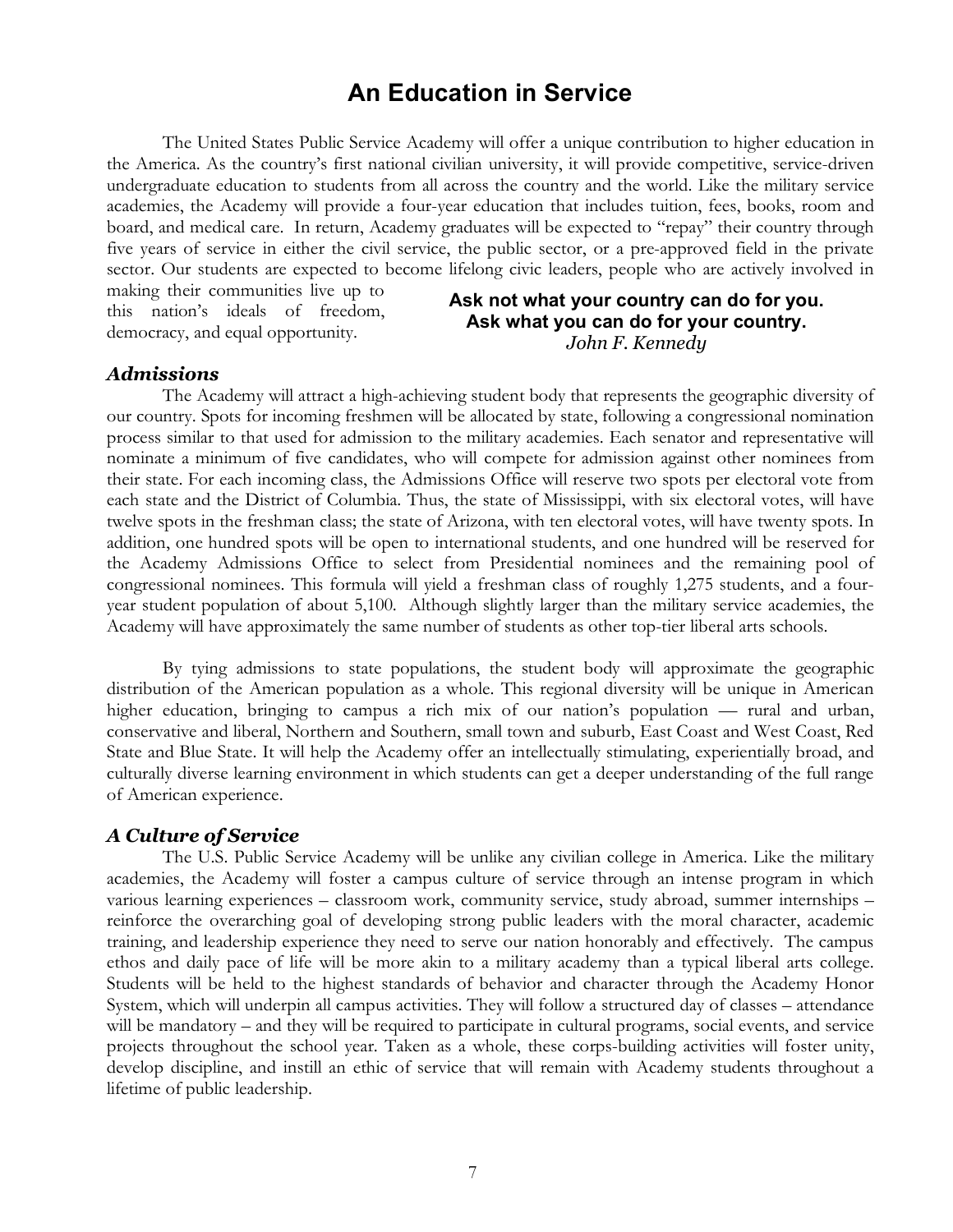#### *Focus on Public Service and Leadership Development*

The U.S. Public Service Academy will serve as the nation's flagship institution for public leadership. Working with top scholars from around the country, the Academy will develop a structured academic program that will engage students in a rigorous program of study devoted to free and open inquiry, free expression of ideas, and the pursuit of truth. It will offer students a broad-based liberal arts education that emphasizes a commitment to public service but maintains the academic rigor and wideranging intellectual experience essential to flexible, critical thinking. Academy students will earn a Bachelor of Arts or Bachelor of Sciences degree in traditional subjects such as English, economics, biology, or physics. All students also will be required to take a large number of basic courses in American History, World History, Government, and Economics, and they must become fluent in a foreign language. These universal requirements will provide a solid foundation for civilian leadership.

In addition to their Academic Major, students will participate in a systematic leadership development program that builds students' leadership responsibilities progressively through the four-year undergraduate program. Modeled on the Cadet Leadership Development Program at the United States Military Academy, the program will involve academic work, extracurricular programming on campus, and service in the community. All students will enroll in a service-learning class each semester. This community service will improve living conditions and promote civic well-being in the local community, while contributing to students' sense of responsibility and leadership. Through their community service projects, students not only will interact with local people and see firsthand some of the challenges that citizens face on a daily basis, they also will gain practical leadership experience. The hands-on experience will help guide students in their choice of the public service fields in which they want to work.

At the end of their second year, students will declare their Public Service Concentration, which will determine the field in which they will serve following graduation. Once they have made their choice, their service learning classes during their final two years at the Academy will focus on that particular Concentration. They may choose from the following Concentration choices:

- Economy
- Education
- Emergency Management
- **Environment**
- Foreign Policy
- Health Care
- Law Enforcement
- Public Infrastructure

#### *International Education*

All Academy students will be required to spend a minimum of eight weeks studying abroad. The study abroad experience will help give students a broader perspective on the world, a greater insight into their own community, and a deeper appreciation for their rights and responsibilities as American citizens. "Expanding access to and participation in study abroad is essential because it provide direct experience in living, learning, and working in other societies," argues the Commission on the Abraham Lincoln Study Abroad Fellowship Program. To help students become more globally aware citizens, the Academy will provide structured study abroad programs that will push students to take full advantage of the cultural and educational resources of their host country. Students will live with host families for the duration of their stay in order to give them deeper insight into the daily lives and culture of their host country. Students also may participate in internships at the American embassy or consulate in their study abroad location. These internships will expose students to the role that government and military representatives abroad play in the execution of American foreign policy.

**A heavy moral obligation rests upon the man of education to do his full duty to his country.** *Theodore Roosevelt*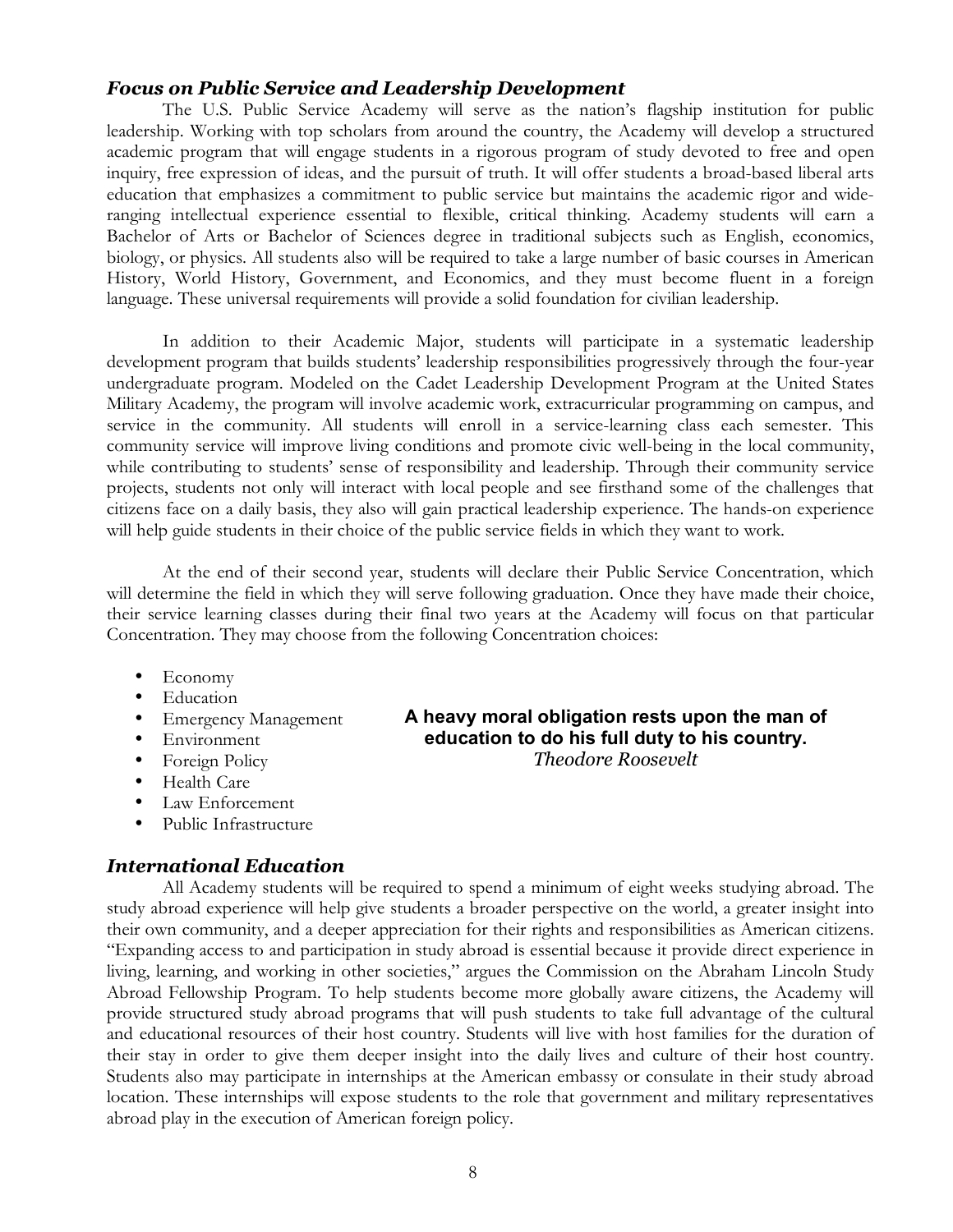In addition to sending American students abroad, the Academy will bring international students to campus to study. The presence of foreign students will give bring international perspectives into Academy classrooms, dormitories, and social spaces, and it will foster the kind of challenging, thought-provoking intellectual discourse that is essential to a liberal arts education. With at least one hundred international students in each class, roughly 8% of the student body will come from abroad. An international student's home country is responsible for subsidizing the student's tuition, fees, room and aboard, and other expenses. Like their American counterparts, international students must agree to a five-year postgraduation service requirement in their native country.

#### *Summer Learning*

As part of their academic experience, students will be required to spend eight weeks each summer participating in structured learning programs that reinforce the leadership development program.

#### **At a time when "patriotism-lite" characterizes our country, the Public Service Academy would be a major step toward reinvigorating citizenship obligations.**

*Charles Moskos, Northwestern University*

#### *First Summer: Emergency Response Training*

All students will be required to undergo emergency response training so that they will prepared to be "lay" Emergency Medical Technicians in the event of a crisis. Too many college graduates leave campus without the practical skills they need to be capable citizens who can react calmly and intelligently during an emergency. To improve our nation's ability to respond effectively to crises, we need more citizens with the skills needed to respond effectively in emergency situations. During the summer after their first year, Academy students will spend eight weeks with an emergency response team at the local, state, or federal level. This experience not only will give Academy students the skills they need to serve the public in an emergency, it also will give them perspective on the challenges faced by emergency responders.

#### *Second Summer: Military Service Internship*

During the summer following their second year, Academy students will be required to spend eight weeks in a military service internship. Since the advent of the all-volunteer military force in the 1970s, a decreasing proportion of Americans have experience with the challenges, operations, or culture of the armed forces. That development is not healthy for a democracy. Because the military is an integral part of our government and performs essential tasks on behalf of all citizens, competent civilian leaders must have a working knowledge of and respect for its operations. The summer internship will not necessarily include the physical training associated with military service. Academy personnel, working in close conjunction with military leaders, will identify specific needs at individual military installations around the world, needs that can be met adequately by a college-age intern. The Academy will then assign students to particular internships. For example, a student may work in an educational program for military children at an overseas base; another may serve with a volunteer organization that supports military spouses. The internship will give students firsthand experience with the soldiers, officers, and families who make up the armed forces. This experience not only will bolster our national security and improve the lives of military personnel, it also will help bridge the growing divide between the military and civilian society.

#### *Third Summer: Charitable Service Internship*

During the summer after their third year, Academy students will spend eight weeks in a public service internship with a non-profit,  $501(c)(3)$  charitable organization. Non-profit organizations in the private sector provide invaluable services to citizens nationwide, and well-rounded public leaders should have a working knowledge of their role in society. The Academy will form partnerships with non-profit organizations nationwide that are interested in hosting summer interns. As with the military service internships, these organizations will outline their needs, and Academy personnel will assign students to fill those roles. This experience will familiarize Academy students with the potential for public service within the private sector, and it will aid charitable organizations in fulfilling their missions.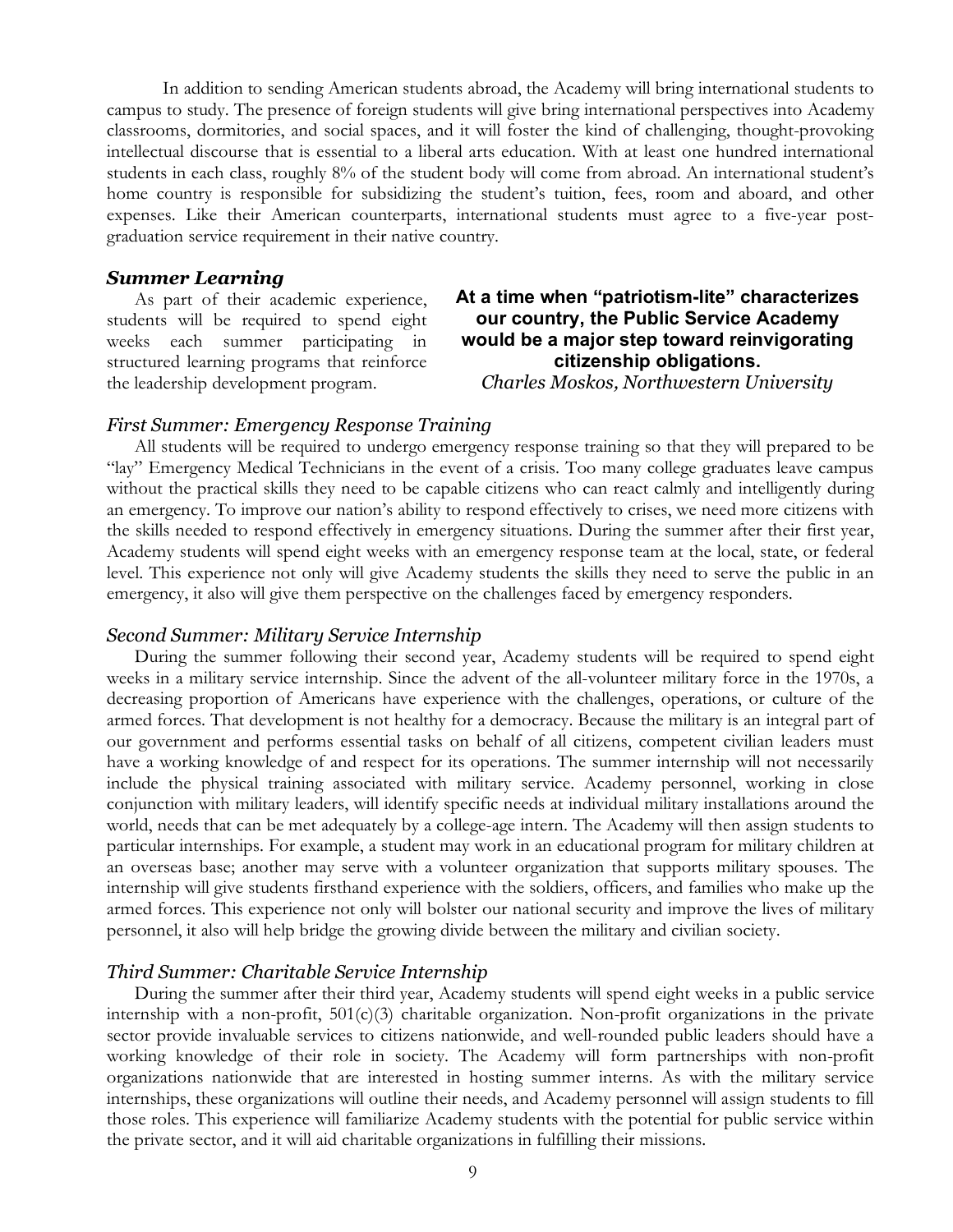#### *The Four-Year Experience*

| Year            | School year                      | <b>Summer following</b>       |
|-----------------|----------------------------------|-------------------------------|
| 1 <sup>st</sup> | • Academic coursework and        | Emergency response training   |
|                 | leadership development programs  |                               |
|                 |                                  |                               |
| 2 <sup>nd</sup> | · Academic coursework and        | Military service internship   |
|                 | leadership development programs  |                               |
|                 |                                  |                               |
| 3 <sup>rd</sup> | • Study abroad                   | Charitable service internship |
|                 |                                  |                               |
| 4 <sup>th</sup> | · Academic coursework and Senior | Pre-employment training       |
|                 | Service Project                  |                               |

#### *Service Requirements Following Graduation*

**After graduating from the United States Public Service Academy, students will serve their country for five years.** Although non-profit institutions serve the public important ways, for placement purposes "public service" will be defined to include solely public institutions funded by the local, state, or federal government. Partisan political work, including work for lobbying organizations, political parties, campaigns, or elected officials, will not be considered public service and thus will not fulfill the requirement. The Academy will monitor students' progress during their five-year commitment, but it will not be responsible for their salaries and benefits, which will be paid by whatever public entity serves as employer. The service requirement may be fulfilled in a variety of public service fields, including (but not limited to):

- Civil service employment at the local, state, or federal level and internationally
- Public school teaching and/or administration
- Law enforcement
- Emergency response

**Service is the rent we pay to be living. It is the very purpose of life and not something you do in your spare time.** *Marian Wright Edelman Founder, Children's Defense Fund*

The Academy Placement Office will be responsible for assigning students to particular postgraduation jobs. State and local governments, federal agencies, school districts, law enforcement agencies, and other qualifying entities interested in employing Academy graduates will contact the Placement Office. Partnering entities must agree to place Academy graduates on the fast track to leadership positions. The Placement Office will then assign graduates to appropriate employment after assessing local community needs, student experience, and student academic performance. As with the military academies, students at the top of their class will be given preference in the assignment process, but the Placement Office will make all assignment decisions. Graduates will be required to go where they are assigned, just as military personnel are required to follow their assignments.

The Academy will maintain close contact with graduates during their five years of service through site visits, alumni events, and communication with employers. Academy officials will be responsible not only for insuring that graduates fulfill their commitment in letter and spirit, but also for maintaining a strong sense of corps unity. After five years of service, Academy graduates will have fulfilled their commitment to the American people and will be free to chart their own future course. As with the military, some graduates will choose to enter the private sector, where the skills, contacts, and experience they developed in public service likely will inform their career choice and enhance their prospects for success. Many more graduates likely will choose to make public service a career. Whether they choose a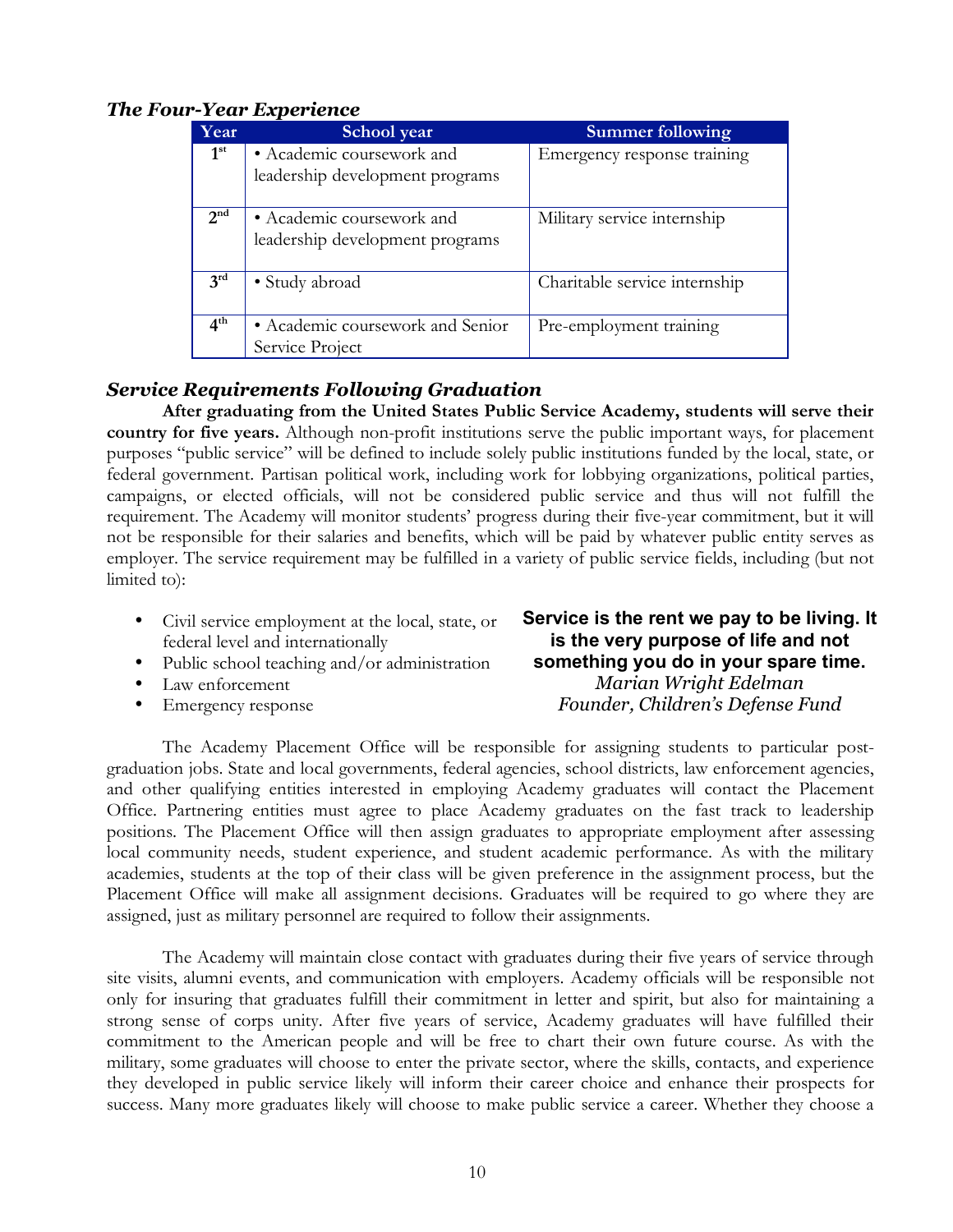career in the private sector or one in public service, Academy graduates will be recognized leaders in their communities.

#### *Graduate Education*

Many Academy graduates will want to pursue graduate education in medicine, science, law, and other service-related fields. To encourage students to continue their studies, the Academy will follow the lead of the military academies and subsidize students' graduate education at a public institution in return for an extended service commitment. For every year of subsidized graduate education, students must add two additional years to their service commitment. Thus, an Academy graduate who pursues a four-year medical degree will be responsible for serving the nation for a total of thirteen years following their graduation from medial school – the required five years, plus eight additional years. The nation will benefit from having service-minded doctors, scientists, lawyers, researchers, administrators and other highly-trained professionals spend more than a decade in public service, while Academy graduates will be able to pursue their studies without suffering economic hardship.

#### *Funding*

The U.S. Public Service Academy will be a public-private partnership. Like the military service academies, it will be funded primarily by congressional appropriation, augmented by private partnerships to endow professorships, construct special facilities, and build a lasting endowment. An initial, two-year appropriation will begin the process of acquiring land, constructing facilities, recruiting faculty and students, hiring employees, and developing curricula in preparation for the opening of the Academy. A second appropriation will fund the Academy as it grows one class at a time into a four-year institution. The amount of money necessary to run a top-quality institution should roughly approximate \$40,000 per student annually. With a student body of 5,100, the annual operating budget of the Academy will equate to roughly \$205 million. This sum represents less than 1% of the \$24 billion in special projects earmarked in the 2005 transportation bill. Assuming a public match of 4 to 1, the annual congressional appropriation will total roughly \$164 million. The Academy's lasting benefit to the American people far exceeds the appropriation – it is an investment in our nation's long-term future.

#### *Timeline*

Because the Academy will be a public institution, Congress must pass legislation to authorize its creation and appropriate funding to support its operation. The timetable for the political process is difficult to predict, and Academy officials are working with Congress to draft and pass the necessary legislation. In the interim, we have begun the process of planning the college. We have assembled teams of experts to study various aspects of the school, from admissions to budgeting to curriculum. These

#### **The creation of the United States Public Service Academy is a stunning idea.** *William Sessions, former head of FBI*

teams will collaborate to draw up a detailed threeyear plan that will guide the creation of the Academy. Once the legislation is passed, Academy officials can begin the process of implementing the plan according to the following timeline:

• Year 1: Secure campus location; recruit faculty and staff; develop curricula; plan programs; renovate and construct facilities; raise private funds to build endowment

• Year 2: Recruit faculty and students; develop curricula; plan programs; renovate and construct buildings; prepare campus for first class of incoming students; raise private funds to build endowment

• Year 3: Begin classes

The Academy will require four years to reach its complete cycle of students. The initial four classes of incoming freshmen will comprise roughly 600 students apiece, less than half the proposed total. Admitting fewer students initially will give Academy officials more time to develop a high-quality program that will attract top scholars and students from across the nation.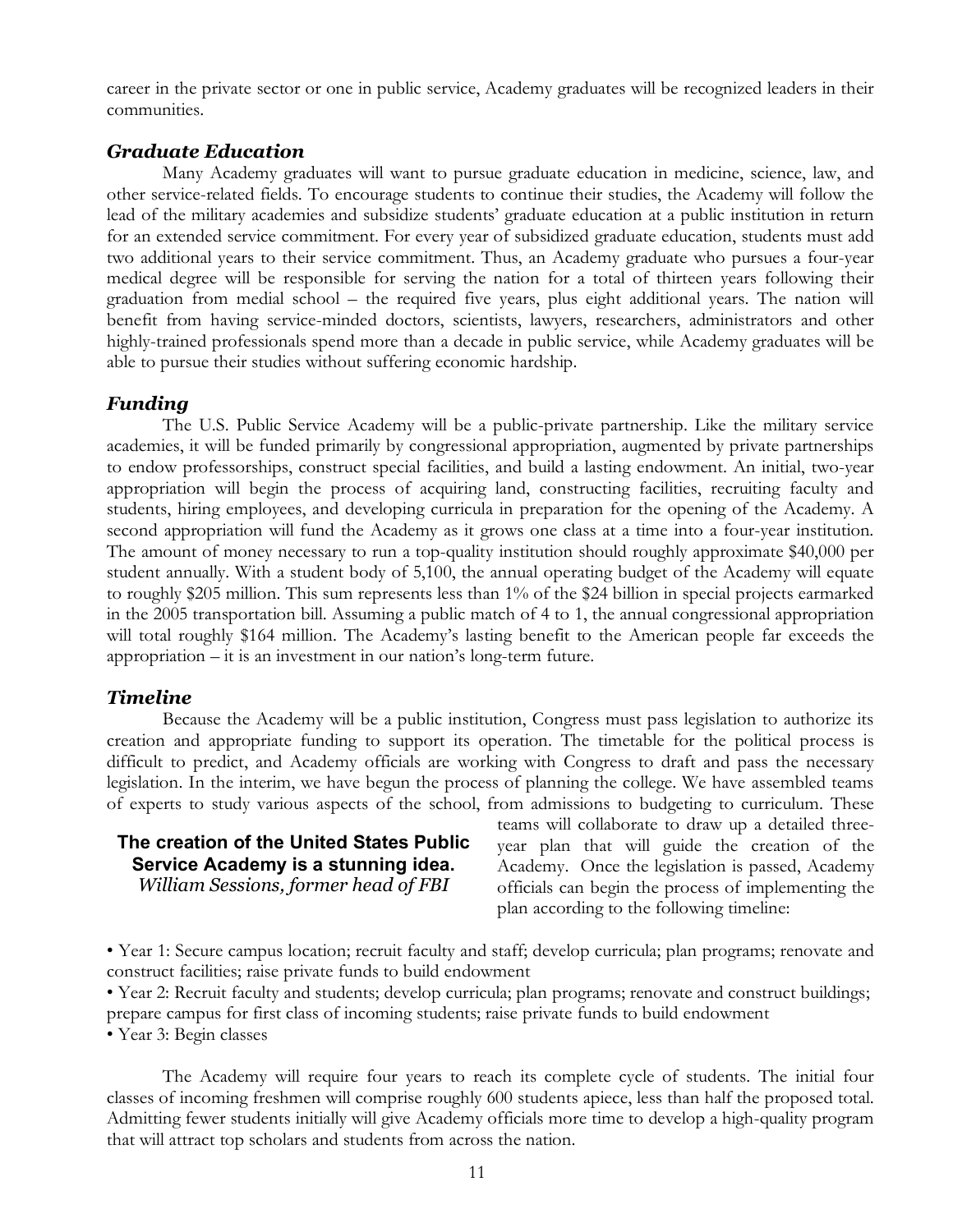#### *A Unique Contribution*

The U.S. Public Service Academy promises to offer students of all backgrounds and from all over the country the opportunity to experience the best in American higher education. With four years in a structured, service-oriented undergraduate program and five years of hands-on public service, these young leaders will have the experience, skills, and commitment to become strong leaders in their communities. By allocating spots by state, the Academy will attract a geographically diverse student body and will avoid the trap of many top universities, which tend to be stocked primarily with high achievers from the seaboard cities and suburbs. By offering a competitive academic program tuition-free with a postgraduation service requirement, the Academy will not become the exclusive province of the privileged. By structuring its academic program around a commitment to public service, the Academy will create a corps of patriotic leaders dedicated to helping fulfill the ideals of our nation. This is a winning idea.

#### **The Public Service Academy has enormous appeal – and is a terrific initiative.**

*Lt. Gen. Dan Christman, U.S. Army (Ret.) Former Superintendent, U.S. Military Academy*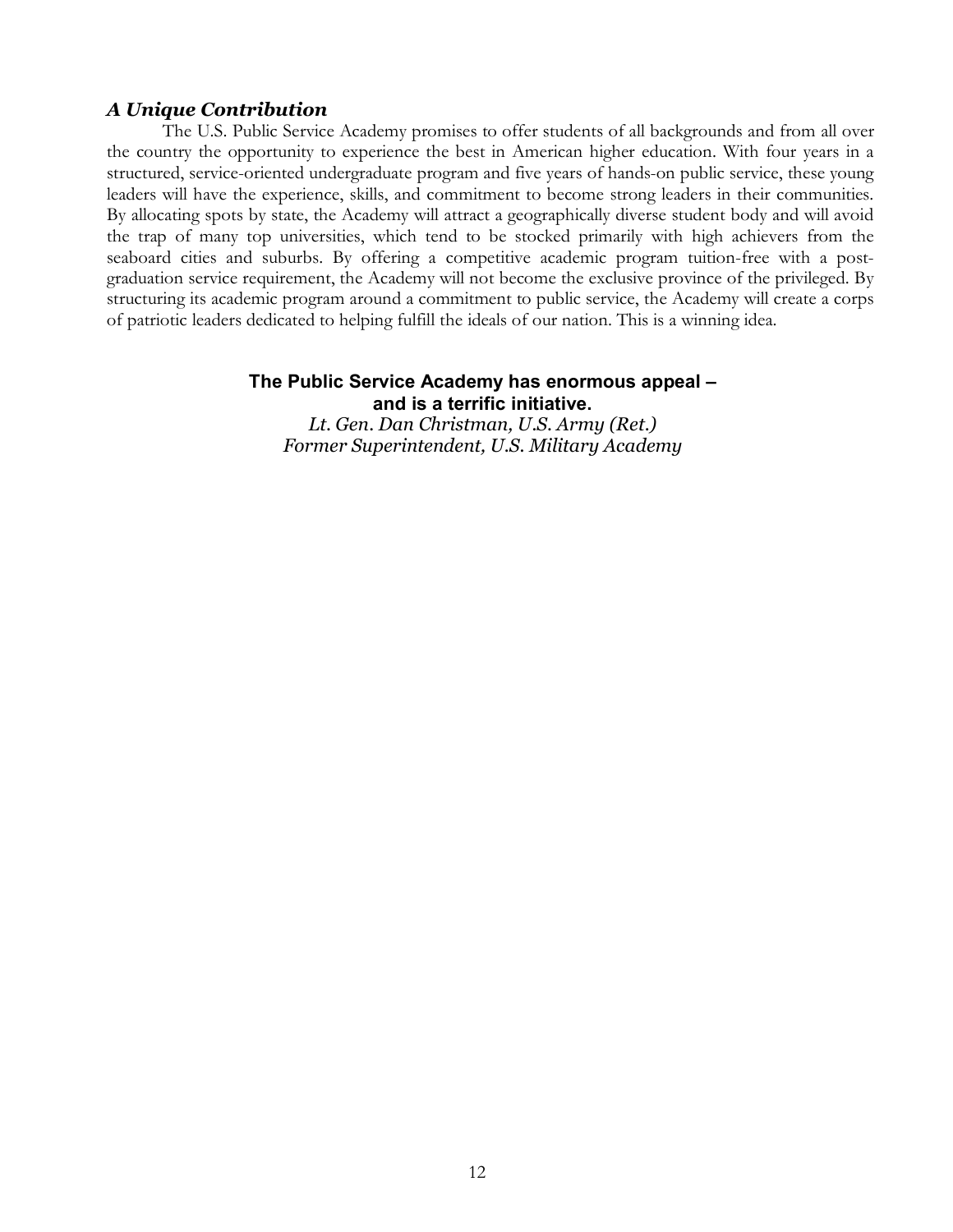## **One Logical Home for the Academy: Washington D.C.**

Congress will determine the location of the Academy through the legislative process. One site that stands out as a logical potential site is our nation's capital, Washington, D.C. As the seat of the federal government, Washington offers opportunities that would be invaluable to Academy students – internships where students would be able to get hands-on experience in public service; partnerships with government agencies that could provide speakers and visiting professors for Academy classes; easy access to research materials and subjects; and other concrete resources that would be hard to duplicate elsewhere. More intangibly, living and studying in Washington would give Academy students an insider's view on the federal government, warts and all. When they return home to become citizen leaders, they would have a better understanding of the potential and limitations of the federal government.

Washington, D.C., is our nation's showcase, the place where people from all over the world come to learn about the history, institutions, and day-to-day operation of the American experiment in democracy. Each summer, thousands of college students flock to Washington to participate in internships and experience life in the nation's capital. Yet **the nation's capital does not have a national public university for undergraduate students.** Without the choice of a competitive public university, students who hope to study in our nation's capital must pay the costs of a private institution, which can be prohibitive — private universities in the District are on average nearly 30% more expensive than their peers nationwide. Furthermore, D.C. area private schools are geographically homogenous, with a majority of the students hailing from the Northeast, a region that accounts for less than one-fifth of the nation's population. As the nation's capital, Washington should offer a top-quality national public institution open to all Americans.

The District offers numerous potential sites for a new college, but one in particular is practical, feasible, and well-placed: **Walter Reed Army Medical Center** on Georgia Avenue. In Fall 2005, the Base Realignment and Closure Commission recommended the closing of Walter Reed, a decision to be implemented during the course of the next five years. As the military moves its medical operations to Bethesda, Walter Reed and its stately campus of beautiful oak trees and brick buildings cry out for a new mission. With 113 acres located along a major artery into downtown Washington, the Walter Reed complex promises many benefits to a new college. Although set in the heart of the city, the complex resembles a small town college campus more than a typical urban college, with rolling green hills and grassy walking areas offering a respite from the surrounding concrete. The Capitol lies just two miles away by bus or Metro, giving students and faculty easy access to the national historic sites and resources.

Being the home of a top public university would establish Washington's reputation as a prime locale for academic excellence. The city would be able to boast not only of a cadre of excellent private universities, but also a top public college accessible to students from all over the nation. With the United States Public Service Academy, the District would continue to be a magnet for the nation's top students and would solidify its standing as our national showcase to the world.

Washington, however, is not the only potential site for the Academy, and Congress will make the ultimate decision about location. Policymakers may find other sites, such as former military bases, to be more appropriate, and the ultimate decision about location will be determined through the legislative process. More important than the location is the concept itself – our nation needs a national public service university.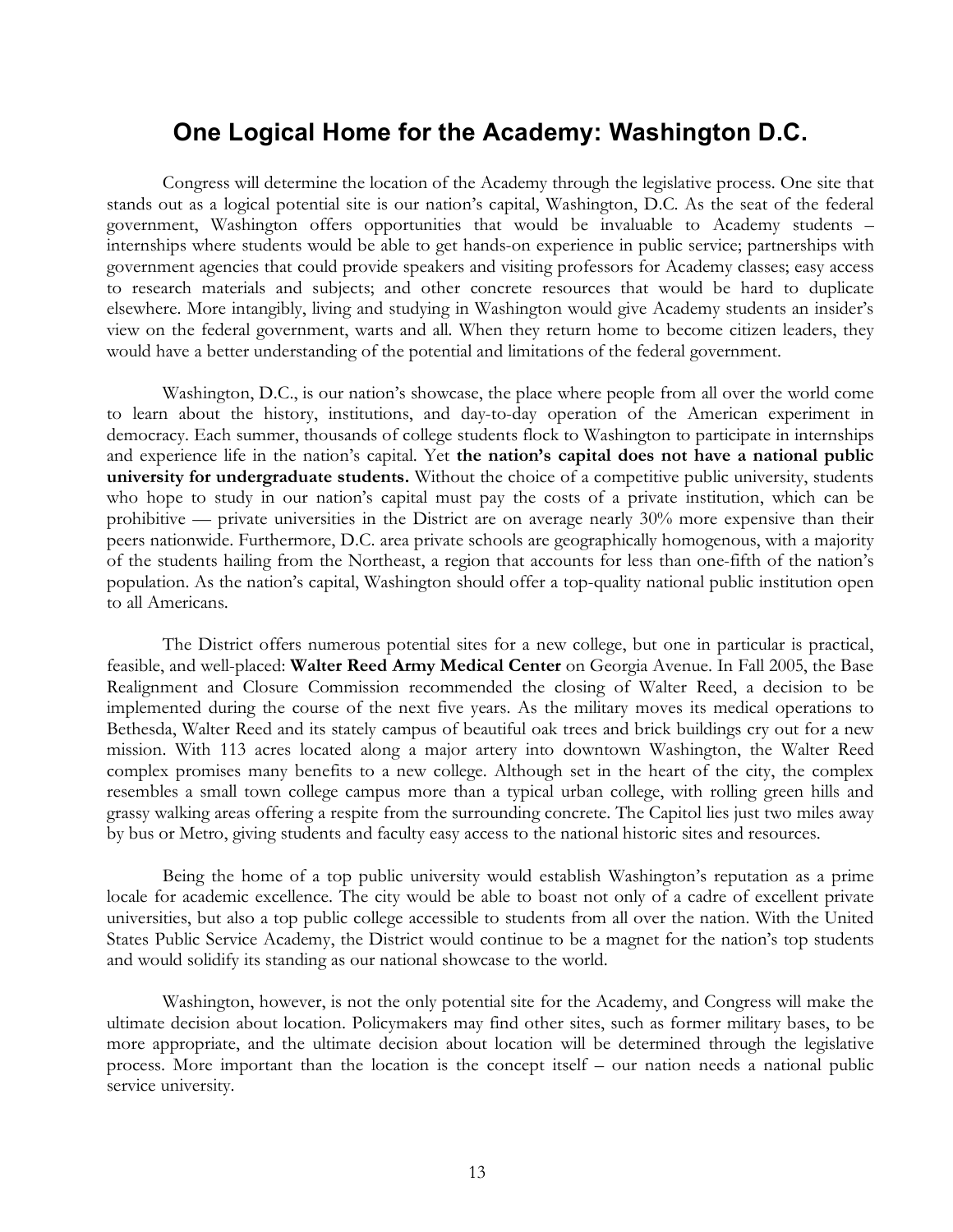# **Frequently Asked Questions**

#### *Why should the federal government make the Academy a priority?*

Like military service, civilian public service is important enough that America should have a standalone institution dedicated to developing a new generation of civic leaders. Our rhetoric exalts public service, but we do not put enough resources behind it. As the Preamble to the Constitution states, the federal government has the responsibility to "establish justice, insure domestic tranquility, provide for the common defense, and promote the general welfare." We have five extraordinary academies that provide federally-subsidized education to nearly 20,000 future military leaders who will "provide for the common defense," yet we have no public undergraduate institution devoted to meeting the government's other responsibilities. Building the Academy sends a clear message to our young people about the importance of serving our nation and places civilian service on par with military service.

#### *Don't we already have "public service academies" in existing universities?*

American higher education boasts thousands of outstanding colleges and universities, many of which have instituted public service programs on campus. Yet a decreasing proportion of undergraduates choose to enter public service as a field. This decrease stems in part because the cost of college can make pursuing public service opportunities after graduation prohibitive — the average college graduate now owes about \$20,000, a debt load that often prices students out of public service. But the unwillingness of students to commit to public service also reflects campus cultures that value individual achievement and material gain over patriotism and service to the nation. At a time when our country faces critical and growing shortages within our public institutions, we no longer can afford to rely solely on existing universities to meet the nation's needs. We must build a new kind of college, one that emphasizes public service and gives young people a chance to serve their country in a civilian capacity. The U.S. Public Service Academy will become the nation's flagship institution for public leadership development.

#### *Why should the Academy be a stand-alone institution, rather than a satellite school within an existing university?*

The Academy will be the defining institution of our generation, a college that captures the patriotic spirit of our young people and channels it into public service. Placing the Academy as a public service offshoot of an existing university would be too timid – it would lack the visibility and prestige necessary to inspire a renewed commitment to public service. We must create an independent college devoted to public service, a flagship without the institutional baggage that would accompany placing the Academy at an existing institution. Having a stand-alone, federally-funded institution gives legitimacy to the idea that public service is a national priority.

#### *Why not channel federal money into public service scholarships at existing institutions rather than creating an entirely new college?*

Public service scholarship money is an important way to encourage national service among undergraduate or graduate students at existing institutions. Such scholarships alone, however, do not cultivate the culture of service that a separate institution devoted to national service would instill in its students. Existing institutions have their own set of priorities and procedures; scholarship money would benefit individual students but would not necessarily alter the overarching mission of their institutions. Having a stand-alone campus is the only way to create a unique, unified campus culture that develops a strong esprit du corps around the public service mission. Like cadets at the military academies, Public Service Academy students would give up the traditional college life to focus on serving their nation. The result? Students gain a more intensive, more focused, more rewarding education, while the nation gains stronger, better-trained, more dedicated young leaders required to serve their country for five years.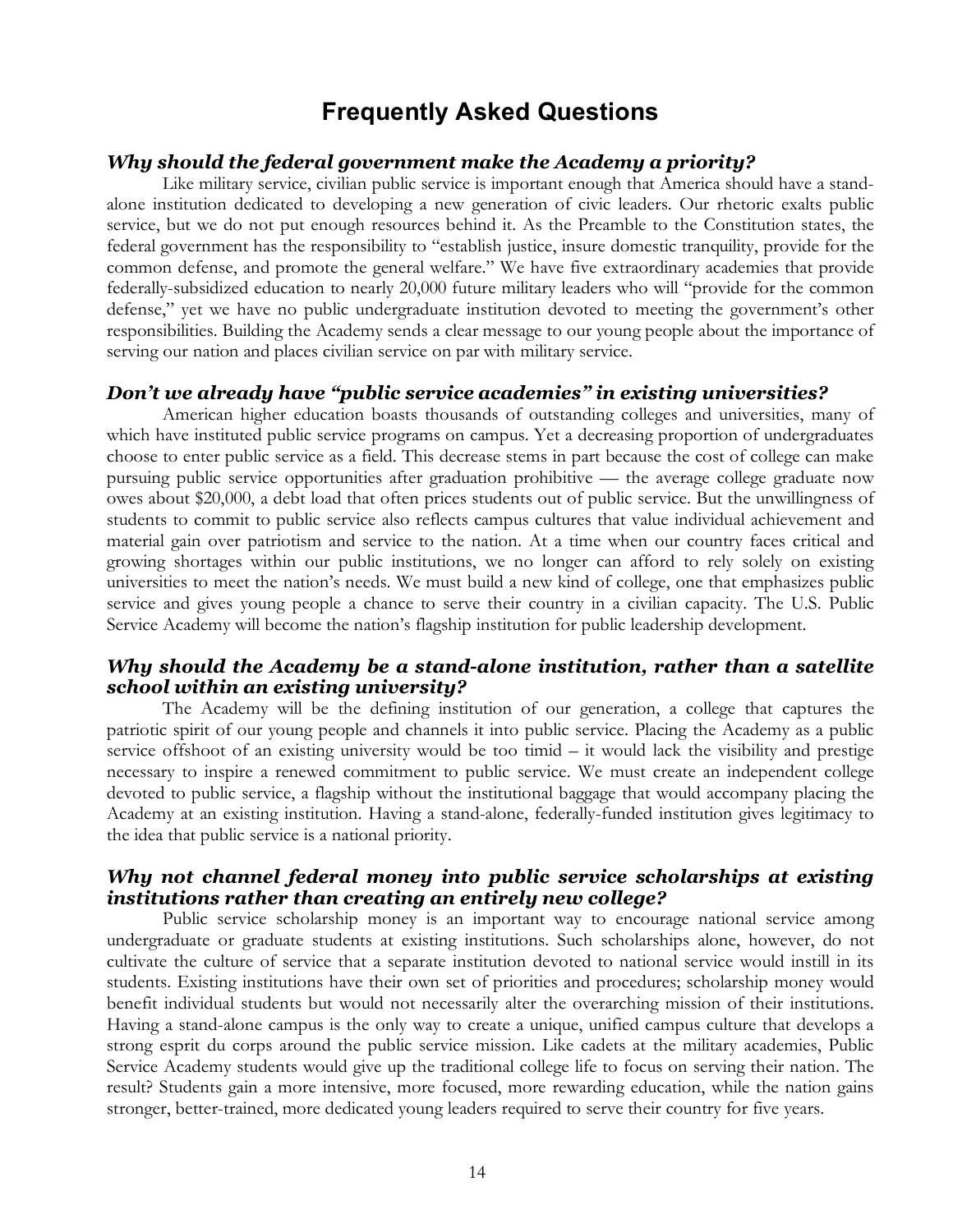#### *Why not create a ROTC-type program that could be instituted at colleges around the country?*

The military's ROTC program is an effective supplement to its officer training at the academies, but it is precisely that: a supplement, not a substitute. The military academies serve as flagship institutions for leadership development, and they offer an intense culture of service that is hard to replicate on other campuses. Without the military academies, the armed forces would lose an essential part of the spirit and culture that make the American military such an effective fighting force. If we want our civilian institutions to be similarly effective, we should provide an institution that develops future citizen leaders with a similarly intense service experience. Following the ROTC model would be expensive and unwieldy, and the government could not replicate the intensity and hard-core culture on hundreds of traditional college campuses across the country. More importantly, refusing to create a Public Service Academy sends the message to our young people that public service is somehow less important, less legitimate, or less patriotic than military service. Strong civilian leadership is as essential to our nation's long-term strength as military leadership is, and the federal government must provide a civilian institution on par with the ones created for the military.

#### *How will the Academy be different from the Kennedy School of Government, the Woodrow Wilson School of Public and International Affairs, and other existing academic programs?*

Existing public service programs at universities play a vital role in the development of talented citizen leaders, and the Academy will provide a complementary approach. The vast majority of existing programs, including the Kennedy School, focus on graduate education; a smaller number of others, such as the Woodrow Wilson School, admit a select few upper-class undergraduates for a special certificate or concentration. Like these programs, the Academy will offer rigorous academics focused on finding solutions to public problems. The Academy, however, will be an undergraduate institution that offers all its students four years of service-oriented education, followed by a five-year post-graduation service requirement. As a national public university, it will provide this education tuition-free, making it accessible to all Americans. It also will offer students the opportunity to interact with and learn from young leaders from all parts of the country; the Academy's regionally diverse student body will be unmatched in American higher education.

#### *Doesn't France have a school like this? Will the Academy be similar?*

France has a national university devoted to civil service, the Ecole Nationale de Administration (ENA), but the U.S. Public Service Academy will be completely different. The ENA is an exclusive school that caters to an extremely small number of students – there have been fewer than 7,000 graduates in the school's sixty-year existence – and it aims to create an elite cadre of upper-echelon leaders. The Academy will follow a different model. The Academy will be open to students of all economic classes from every section of the country, and it aims to build strong leaders who will work in public institutions at all levels of society. Rather than being isolated within a faceless bureaucracy, Academy graduates will get firsthand experience in working with people from all walks of life. From their service learning courses as undergraduates to their five years of post-graduation service, Academy students will be immersed in the daily challenges faced by their fellow Americans.

#### *Won't the Academy simply create a bunch of know-it-all federal bureaucrats?*

Absolutely not. Academy graduates will serve at all levels of American society, from local public schools and charities to state departments of health to national agencies. The structure of the academic program, combined with five years of service in areas of critical need across the country, will instill a sense of humility and perspective within Academy graduates. They will have both the academic training necessary to think critically about challenges facing the nation and the firsthand experience essential to real-world problem solving.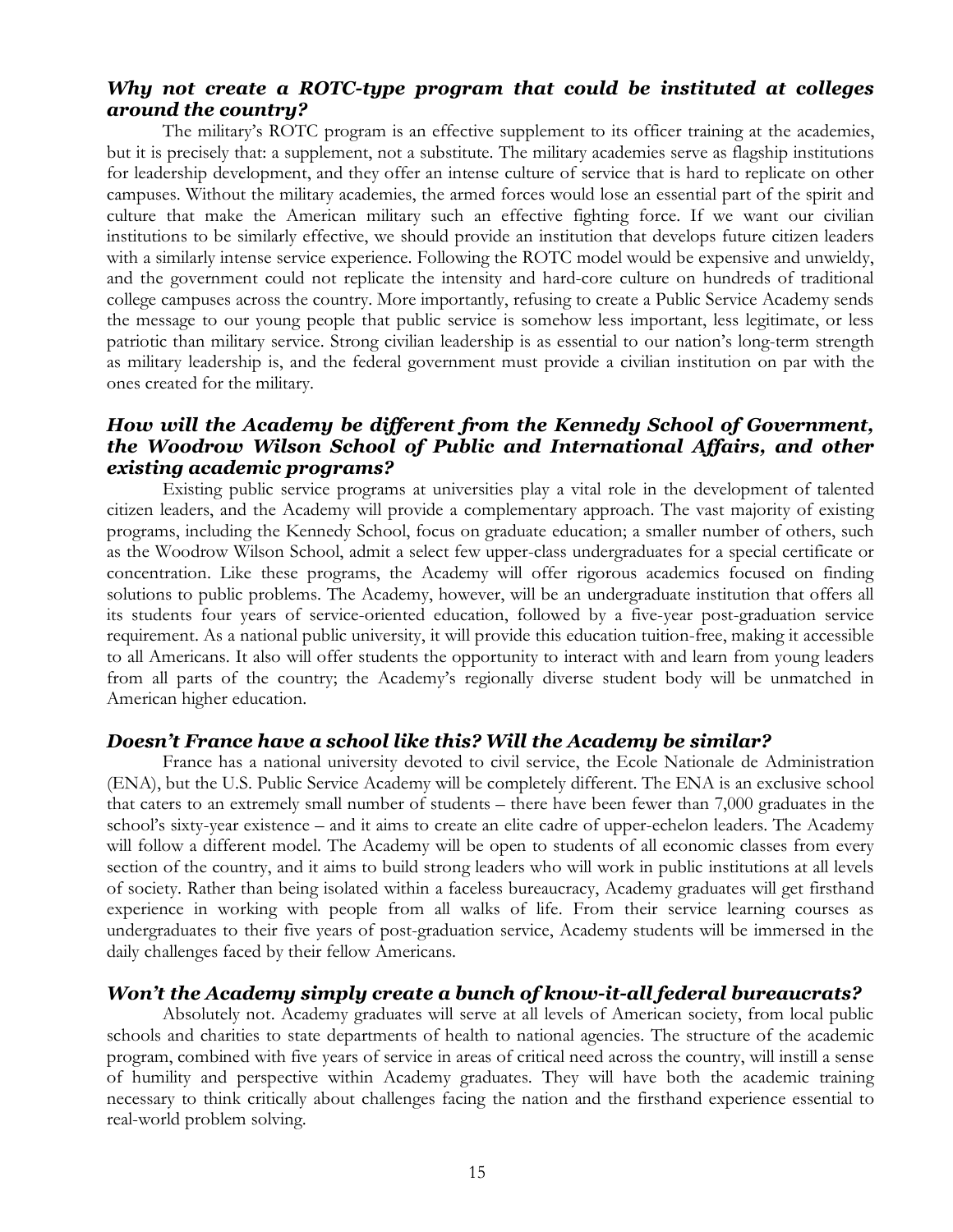#### *How will Academy graduates be different from public policy or government graduates from other universities?*

Students who graduate from other universities with government or public policy degrees no doubt have a solid grounding in their academic course of study. But no undergraduate institution offers a program as intense, practical, or service-oriented as what the Academy will provide. Four years at the Academy will be an education in service, an unparalleled experience that produces graduates with:

• **Stronger bonds:** Like cadets and midshipmen at the military academies, Academy graduates will form strong bonds during the course of four years of service-oriented training. The campus culture of service will unify graduates with a shared sense of mission that will span across graduating classes, creating an invaluable network of people who can share knowledge and experiences.

• **More experience**: The Academy's educational program will be designed to give students regular handson experience in the real world of public service. While some universities require an internship to give their government majors hands-on experience, the Academy will require internships, community service, study abroad, and a summer of military service.

• **Longer commitment:** The Academy will require five years of national service following graduation. There is no similar commitment from any other civilian institution.

#### *What will this new academy do that is not already being done?*

The Academy will be a unique institution, one that offers a number of singular contributions to American higher education:

- **1)** With **unmatched regional diversity**, the Academy will be a truly national university economically accessible to all Americans.
- **2)** Like the military academies, the Academy will create a **campus culture of service** that will foster strong bonds among undergraduates committed to the same patriotic goals.
- **3)** The Academy's **five-year post-graduation service** requirement has no civilian parallel.
- **4)** The Academy will be an institutional manifestation of the **federal government's commitment to public service** as essential to the economic and social vitality of the country.

#### *Why will the Academy require five years of service post-graduation?*

Like students at the military service academies, Academy students will get four years of education tuition-free, followed by five years of service. This post-graduation service requirement gives American taxpayers a healthy return on their investment in the Academy. Taxpayers pay up front for four years of education and in return the nation gets five years of government work, public school teaching, law enforcement, and other essential services that will improve the lives of citizens all across the country. A five-year commitment gives graduates enough time to make a lasting contribution in whatever field they choose. By the time they complete their commitment, they will have amassed the experience, skills, and connections that will propel them to become leaders throughout their careers.

#### *This sounds like a good idea, but won't it cost too much money?*

The Academy will be worth every penny we spend on it. America deserves our best, and we as a nation must be willing to make a serious investment in our future leadership. We have the money – the Academy's total budget of \$205 million represents less than 1% of the \$24 billion in special projects earmarked in the 2005 transportation bill. What we need is political courage. For less then 60 cents annually per person, we can create a flagship institution for public leadership that will serve as a catalyst for change in how we inspire and develop young leaders.

**Everyone can be great because everyone can serve.** *Martin Luther King, Jr.*